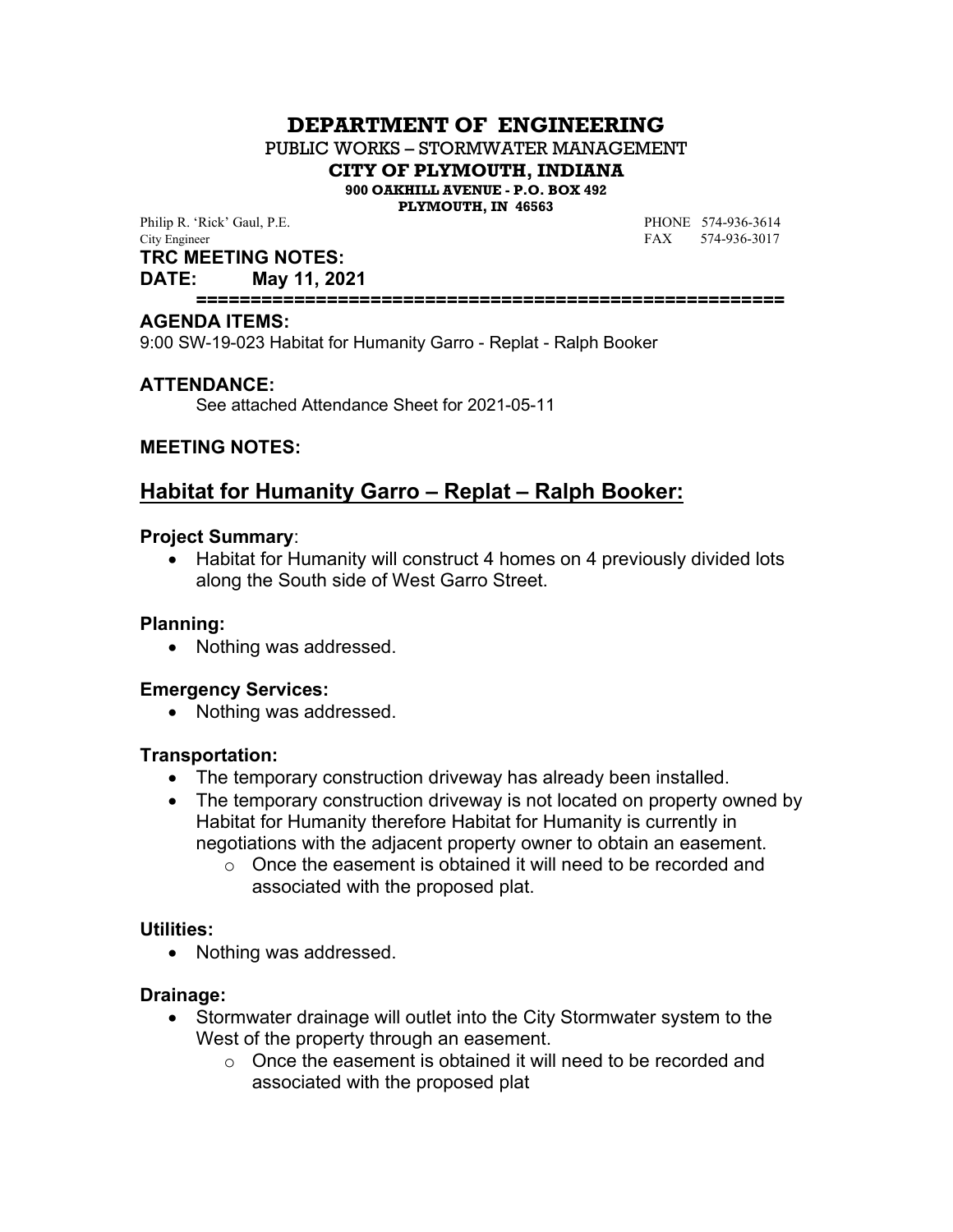- A portion of land to the South of the previously platted lots was given to Habitat for Humanity for the development of their drainage basin.
	- o Notes should be added to the proposed plat to address the maintenance of the additional acreage and drainage facility.
- The drainage basin has been constructed and waiting on as-built drawings to be completed.

## **General:**

- Per Brent Martin, NIPSCO has requested the sidewalks for the development be placed 18" away from the property line to accommodate the placement of their pedestals.
- Per Brent Martin, Habitat for Humanity is currently in negotiations with the Mayor of Plymouth regarding the placement of sidewalks along Garro Street.

### **END OF MEETING**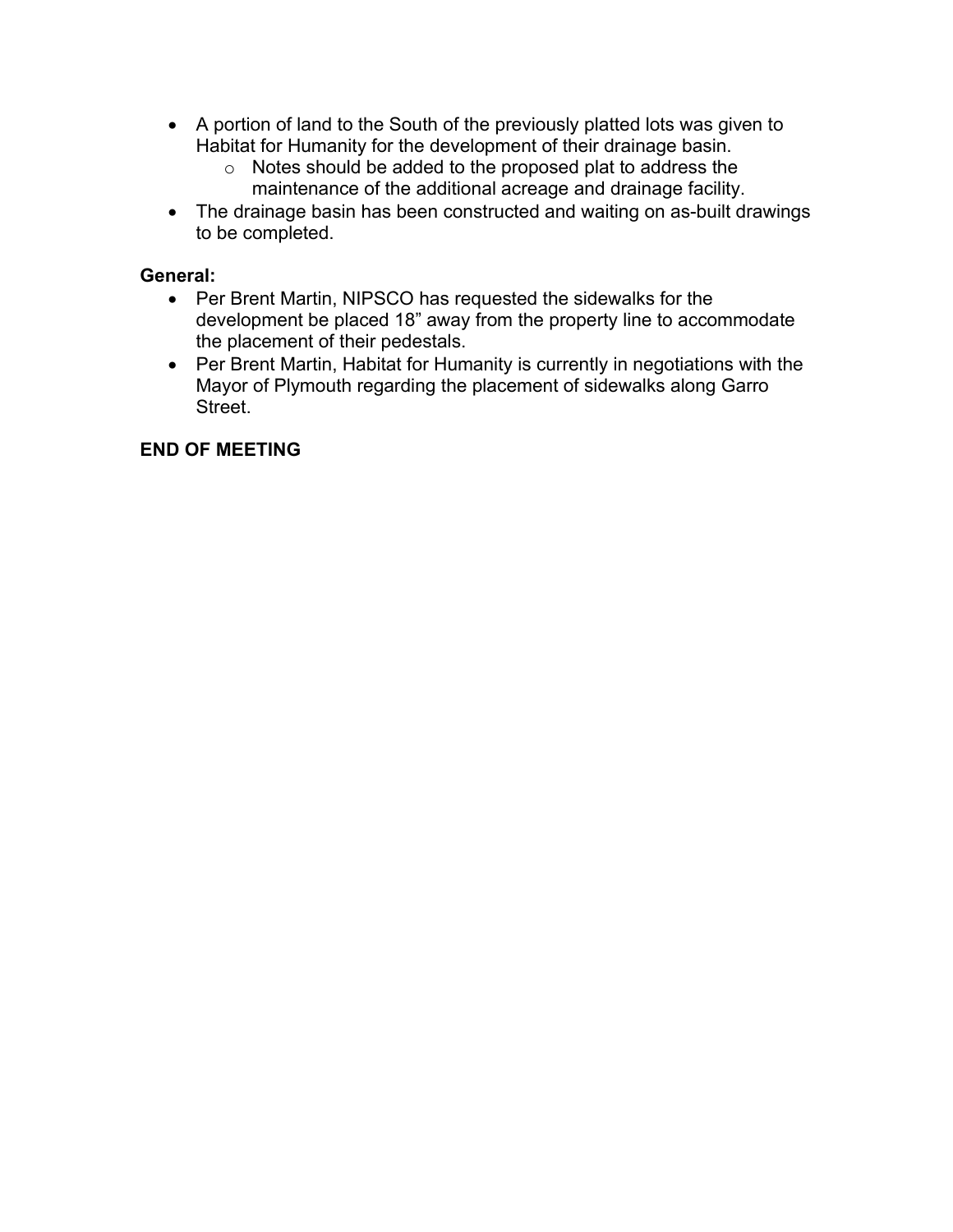#### **DEPARTMENT OF ENGINEERING**

PUBLIC WORKS - STORMWATER MANAGEMENT

CITY OF PLYMOUTH, INDIANA

900 OAKHILL AVENUE - P.O. BOX 492

PLYMOUTH, IN 46563

Philip R. 'Rick' Gaul, P.E. City Engineer

PHONE 574-936-3614 **FAX** 574-936-3017

TRC MEETING ATTENDANCE SHEET - ZOOM Meeting:

DATE: May 11, 2021

#### **AGENDA ITEMS:**

**OTHER ATTENDANCE:** 

9:00 HABITAT FOR HUMANITY GARRO - REPLAT - Ralph Booker

**ATTENDANCE: CITY ATTORNEY: CITY ENGINEER: ZONING ADMINISTRATOR: STREET DEPT SUPT: UTILITY DEPT SUPT: WATER DEPT AST SUPT: WASTEWATER & SEWER AST SUPT:** GIS: **POLICE CHIEF: FIRE CHIEF: PLAN COMMISSION:** 

Sean Surrisi **Rick Gaul** Keith Hammonds Jim Marquardt Donnie Davidson **Jeff Yeazel** Larry Hatcher Chris Marshall Chief Bacon **Chief Miller** Ralph Booker Doug Feece Fred Webster Jim Sherwood



# **NAME COMPANY** E-MAIL  $m_{av}t$ ; **SRENT**  $55$ Gerkmarch.com ANEES  $H \neq H$  $DEBA$